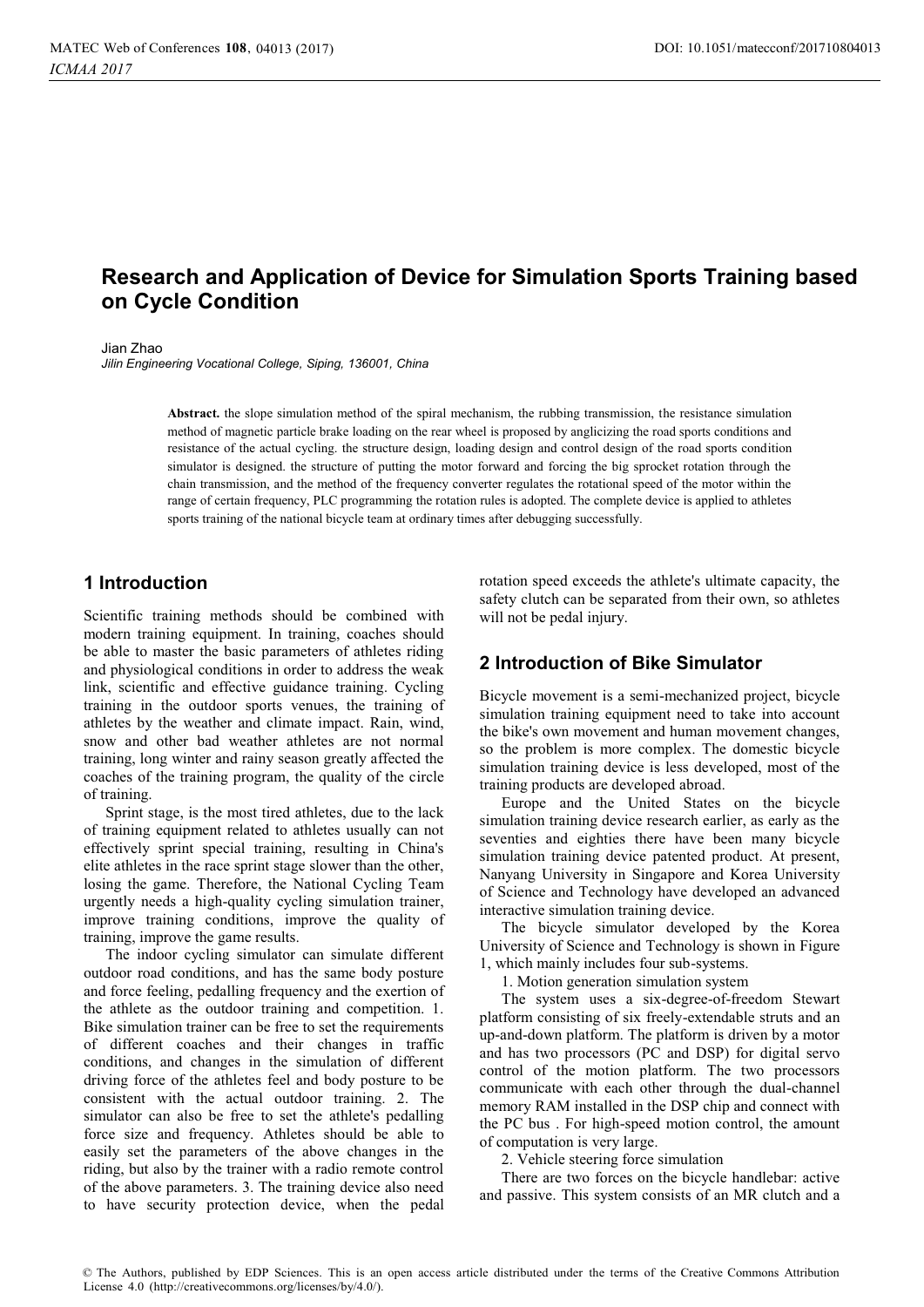**DOI**: 10.1051/matecconf/201710804013

brushless DC motor to produce these two forces. The connection of the bicycle to the clutch and the electric motor.

When an active force is generated, the motor is running and the MRF (Magneto-Rheological Fluid) clutch transmits the torque to the handlebar. When the resistance is generated, the motor is stopped and the MRF clutch acts as a damper. In both cases, the magnitude of the force is controlled by the current input to the MRF clutch. MRF clutch maximum output torque is 5Nm, the control frequency can reach 2Hz.

3. Pedal resistance system control

To feel real, a pedal resistance system is used to simulate the actual riding resistance, which includes ground friction, air resistance, and resistance to human inertia. The drag system also generates the motive force to simulate the accelerating force at the downhill. In the pedal drag system, the torque applied by the rider to the pedal is estimated, and the rotational speed of the speed control sprocket, which is calculated by the bicycle power module, is then routed. The pedal resistance system consists of an AC servo motor, a flywheel, and an MR brake. The motor simulates the accelerating inertia of the downhill and the brakes produce a drag torque. This resistance system is placed between the Stewart platform and the rear wheel.

4. Visual simulation system

In order to better produce simulation results, a virtual campus of the real scene. In this campus model, the geographic features and buildings are modelled separately. First, a 1: 5000 campus scene map was scanned as a basic image, and then the road and geographic features were made using the related software.

5. System integration

The integration of the system focuses on information exchange and coordination between images, platform movements, handlebar forces and foot-resistance systems to produce real visual effects.

#### **3 Structural Design of Road Condition Simulation Trainer**

The road condition simulator uses the racing frame as the basic frame, and uses the crank-slider mechanism to simulate the slope movement. In this mechanism, the frame for the connecting rod, the shaft support for the rocker, screw vice for the mobile pair. Motor by worm gear reducer drive screw rotation, the nut will move up and down along the rail, the body also with the swing, so that cyclists sense of slope movement. The flywheel is mounted on the rear frame to simulate the kinetic energy of the bicycle. A friction wheel is fixed above the flywheel. The friction wheel is coaxial with the magnetic powder brake and transmits the braking torque by the friction between the flywheel and the friction wheel. Structural design, including simulation of structural design and loading load simulation structure design, the overall layout shown in Figure 1.



1-motor; 2-worm reducer; 3-front axle lifting device; 4 control display device; 5-frame; 6-magnetic powder brake; 7-loading support; 8-friction wheel; 9 – flywheel; 10-A bottom bracket; 11-a central shaft supporting device Figure 1. The scheme of the road condition simulator.

#### **4 Determination of Simulated Equations for Road Condition Simulator**

For the sake of research, it is assumed that neither the road surface nor the wheels are deformed. When a person stepping on the car, a force couple moment is applied to the wheel by the transmission of the chain, trying to rotate the rear wheel. Due to the wheel and the ground between the role of adhesion, in the non-sliding rolling, the road will inevitably exert a force on the wheel, the direction of the same direction with the bike, which is driving the bicycle driving force, that is, the driving force. The main force is transmitted from the lower edge of the wheel to the axle of the wheel, trying to push the wheel forward. When the driving force is increased enough to overcome the resistance of the bicycle at rest, the rear axle begins to move forward, at which time the rear wheel rolls along the road while the front wheels roll and the bicycle begins to move forward. After the start of the bicycle, its driving condition depends on the driving force and the driving process of the relationship between the various resistance. When the bicycle is running, the value of the driving force must be equal to the total resistance of the bicycle. The main resistance to air resistance, rolling resistance, acceleration resistance and slope resistance.

In the test system, with the power meter measuring the torque applied to the crank, with the sensor to measure the crank speed, the product of the two people is the power applied to the bicycle. When a torque is applied to the crank, the strain gauge in the crank integrated device will feel a slight deformation. Sprocket integrated disc internal contact switch, crank every rotation, the contact switch is fixed in the frame of the magnetic sensor excitation time.

The measured torque and speed values are digitized in the crank integrated device and converted to a high frequency pulse width modulation electronic signal which is fed to the metal coil inside the sprocket assembly disc, the secondary coil fixed to the frame This signal is sensed and passed to the microprocessor in the power controller via a cable where the processor calculates the speed of rotation and the average torque of the crank in one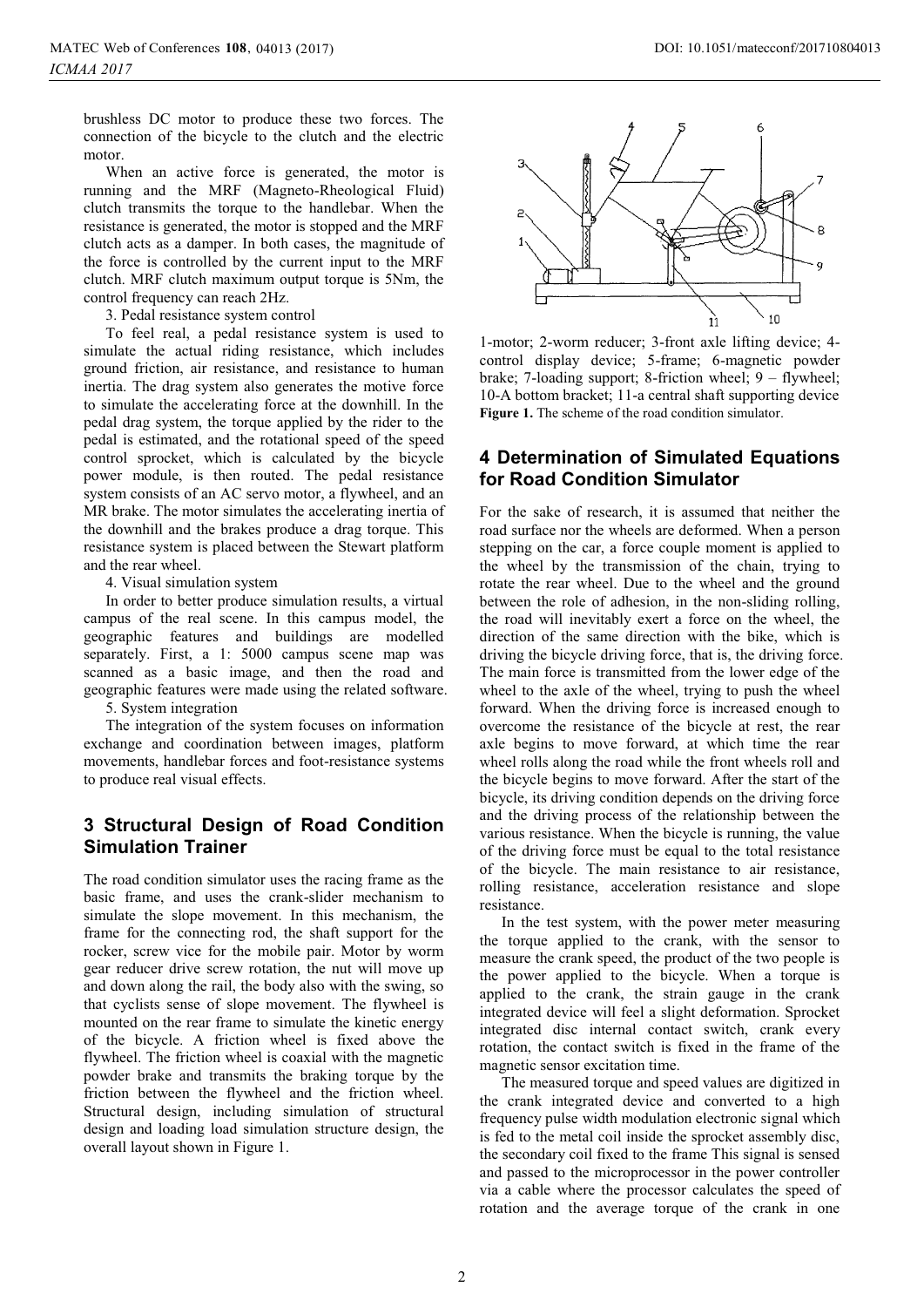rotation, multiplying the two to obtain the power value, On the LCD display shows the reading. The total mechanical energy calculation is obtained by integrating the power over the entire training and testing process.

When the wheel rotates one turn, the contact switch fixed to the front fork is excited once by the magnet mounted on the bar, thus obtaining the wheel speed. Through the power controller input wheel circumference, the microprocessor will calculate the speed of bicycle travel.

#### **5 BT-ATS power car special ability training**

We use the BT-ATS power car for cycling athletes special ability training, to overcome the previous traditional practice of some special means and models. Special ability is good or bad, to a certain extent, the results of cycling athletes have a direct impact. In the actual training and competition process, the most important for cyclists is the ability to special good or bad. Special ability is the special level reflected by the athletes in the riding process, often expressed as the athletes in the higher frequency of riding a long time to maintain a certain power demonstrated by the special ability. It is found that the speed of the bicycle can be increased more effectively by improving the pedalling technique of the athletes and improving the pedalling frequency to increase the transmission ratio and the lower limb strength while keeping the rhythm unchanged. At the same time doing work also increased the power output, improved cardiovascular function. The ability to improve the specific sports and training competition results are inseparable.

Pedalling action is the bicycle movement in the key technical action, is also the most complex and most difficult to master the action. In the use of BT-ATS power car training or testing when the athletes do not have a good pedal technology will make it strong in the means of content likely to cause physical harm, especially the cyclist foot joints, knees and skeletal joints, if Long pedalling technology is not standardized or even cause premature end of the sports career. So we must pay attention to standard pedalling technology. In the actual riding or training in the BT-ATS power pedal technology better athletes can achieve the minimum energy consumption of the output more power to achieve higher speed. So cycling athletes must improve pedal technology.

## **6 Method of Pedalling for Cyclists**

Bicycle pedal there are three ways: freestyle, front toe down and rear heel press. Most of the excellent athletes in our country have adopted the freestyle pedalling method. This freestyle pedalling method, foot rotation in the course of a week, is based on different parts, step on the joint angle also changes with. Feet in the highest point A, the heel slightly drooping 8 degrees, and then forced down the force gradually increased to point B, the soles of the feet into parallel relationship with the ground, pedalling force the most. And then down, the force

gradually reduced into the relaxation area down, the muscles began to relax, slightly raised his heels, to the C point, the heel gradually mentioned about 15 degrees. When the foot back to D point and parallel to the ground. Up, heel and then quickly brought up, loop into the A point. Freestyle pedal, in full compliance with the principles of biomechanics, forced the direction of rotation and pedal rotation formed when the tangent line, reducing the knee and thigh force amplitude, effectively improve the pedal frequency instantly through the relaxation area, to avoid death The presence of points. Thigh muscles and small muscle groups can also be an instant relaxation. However, this pedal method is not easy to grasp. Before the tiptoe pedal approach: In particular, relatively high speed athletes to use more than the front tiptoe pedal method of the overwhelming majority. This pedal mode is always downward during the entire pedal rotation. Foot range of activities is very small, particularly conducive to improve the pedal frequency, the athletes as long as the heart learned to learn it is easier, but the leg muscles will always be in a relatively tight state is not conducive to the relaxation of the leg muscle group recovery.

After the heel down pedal method is a little toe up, heel down 7-14 degrees. This method is rarely used in general athletic training and competition, only a small part of the players in the training or race riding excessive adjustment force will be used when the heel down pedal method. It is characterized by changes in muscle strength in a short time, get a short break, to restore the effect of muscle fatigue.

### **7 BT-ATS power car in the bicycle speed training on the edge**

The change of bicycle speed training means has always been a major topic of concern to trainers. We use BT-ATS power car training to change the intensity, frequency and periodicity of the stimulus so as to make the nerve center of cycling athletes form good dynamic shaping, The speed of cycling athletes has greatly improved.

If too short in this distance will not play the role of speed, if it is too long with endurance characteristics, the loss of the meaning of bicycle speed training. Incubate the acceleration capability with a distance of at least the same distance as the acceleration phase. In the absolute speed training is generally used in the distance of 500m-1000m better, of course, in the BT-ATS power car can also use other speed means, such as the ability to train 3km sprint, speed training may also add a few 3km Sprint riding, but the athletes riding at this distance, the excitement of the nervous system is very high, relatively abundant physical strength, no significant reduction in riding speed, although with endurance characteristics, but the speed of the Development and improvement still has a forward role, but this speed training in BT-ATS power car can not repeat too many times, if repeated too much will be away from speed training this track.

Speed training, the sense of rhythm training in speed training, we realize the good action rhythm is also an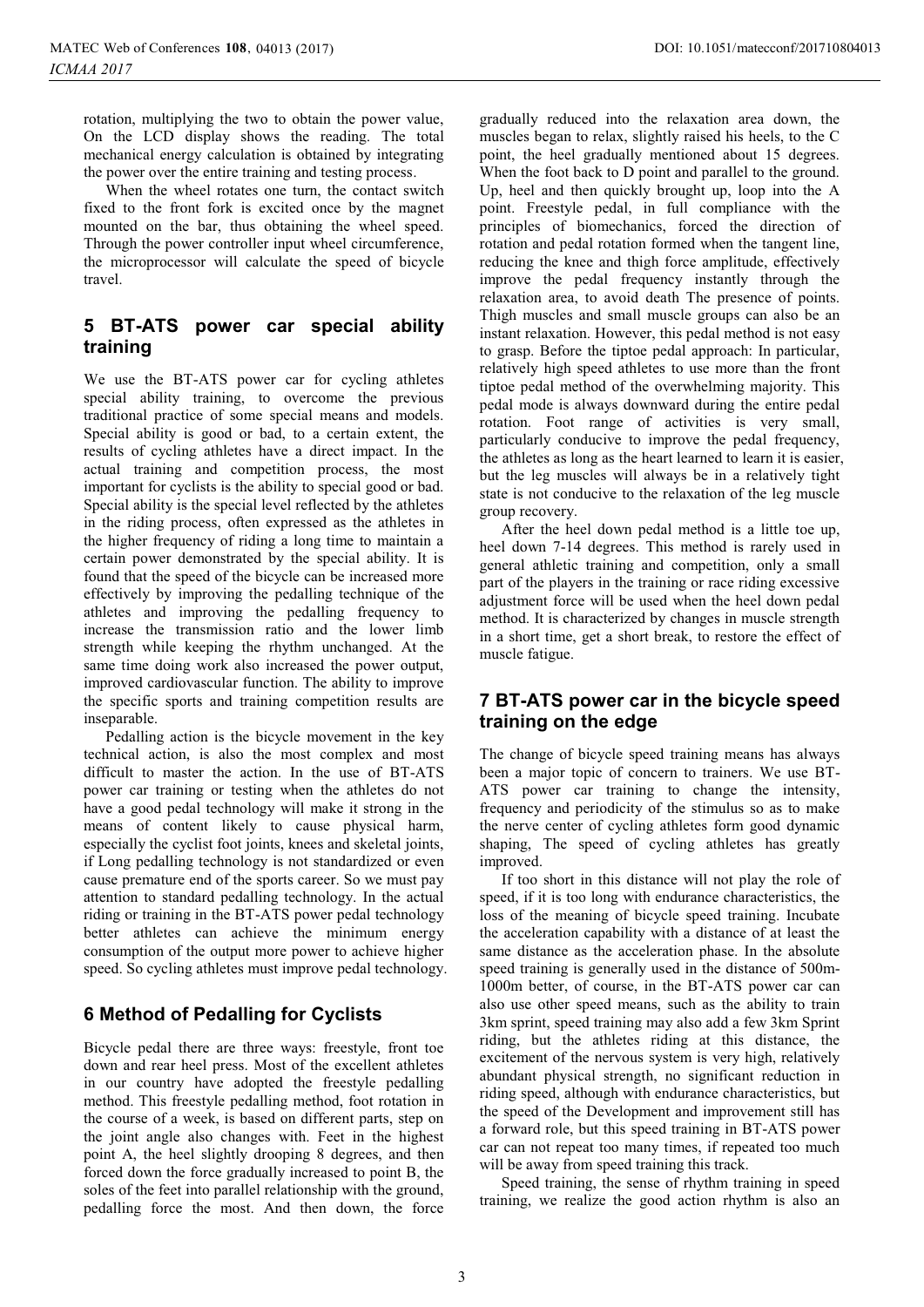important factor in achieving excellent results, when the rider pedaling required rhythm, will make him produce a sense of rhythm, and this A sense of rhythm that can make him ride in the ride to play a smooth speed, but also the relative savings in physical strength, improve excitability, to achieve the purpose of technical action to relax and rationalize. Through a sense of rhythm training, athletes acceleration, relaxation and cycling movements have a certain significant increase. This kind of exercise if arranged in the excitement of the athletes in general time, can play a role in mobilizing nervous system excitement. The optimal timing of speed training is to be arranged when the cyclist is in good athletic state because the flexibility of the nerve, the stretching of the muscle, the elasticity and the biochemical mechanism are important factors constituting the speed, so if the speed training is arranged in the athlete's fatigue, Not only the above factors are not fully displayed, and because the nervous system in a dark state of the deeper, lower muscle elasticity, loss of movement of the original frequency and amplitude, in this state for speed training, not only for speed Will not achieve the promotion of the role of the passage of time will also form a speed barrier to the entire training adverse effects.

Therefore, we in the entire training cycle arrangements, the general speed training courses scheduled for Monday or after the appropriate adjustments to resume the first training session. In short, as far as possible, the speed training courses arranged in the period of over-recovery, so that athletes can show a high level of competition, showing high energy, high excitability, thereby enhancing the cycling speed training effectiveness.

#### **8 BT-ATS power car in the training means the advantages**

BT-ATS power car 8 seconds training means This means the main purpose of training in the energy system, along with high resistance to improve lactic acid resistance. If you decide to use 36x26 gear ratio, then the muscle nervous system efficiency than muscle strength to give priority. The number of exercises can be started in situ 12 times at this stage, practice at this time for 6 seconds  $+2$ seconds (best effort) (can be within 7 seconds shift) using the smallest bicycle and BT-ATS Power car 26 teeth on the rear flywheel, recovery time in the practice interval of 2 minutes 45 seconds, each practice interval of 3 minutes. It is important to maintain the same posture while practicing a horse and maintaining a posture throughout the process. It is easy to do in the 3 minutes of the practice and should use the same gear ratio as the game. A series of low-frequency training in this training phase is the use of the largest bike tooth plate and BT-ATS power car 12-15 on the fly after the device. The training season can use high frequency training, using the smallest bike tooth plate and BT-ATS power car on the 26 teeth of the fly after each exercise should be in the upper training intensity effect will be very obvious.

BT-ATS power car 30 seconds training means This means the main purpose of training is lactic acid-resistant

ability of the energy system and muscle nervous system strength.This is a high-intensity training and a variety of training forms of bicycle training. Training can be started in the practice of the number of times in this stage of 6 - 10 times, practice at this time for 30 seconds +3 seconds (best) (can be within 7 seconds shift) using the smallest bicycle and BT -ATS power 26-tooth car after the flywheel, recovery time in the practice interval of 5 minutes -20 minutes. Up to 2 times a week training. Ask for a practice mount and maintain a pose throughout the exercise. This training session begins with a 10-second period of low intensity followed by a 5-second increase in intensity to the last 5 seconds of the highest intensity. The same gear ratio as in the race should be used. This series of low-frequency exercises, Of the bicycle tooth plate and BT-ATS power car 12-15 teeth on the fly after the device. The training season can use high frequency training, using the smallest bicycle disk, and the BT-ATS power car on the 26-tooth fly after the device, using the test power data. Each exercise should be in the upper exercise intensity. BT-ATS power car 5 points Training means The main purpose of this training is to improve the anaerobic capacity of the energy system and the efficiency of the muscular nervous system, which is to improve the training intensity and variety of training forms of bicycle training.

The number of practice sessions is three to ten times during this period. The duration of the exercise is 5 minutes and the recovery time is 5-10 minutes in the interval. The interval between exercises is 10 to 15 minutes. Such training may take place once a week. It is important to maintain the same posture while practicing the mount and maintaining a posture throughout the exercise. The same gear ratio as the race should be used. The training phase can use high frequency training, the use of the smallest bicycle tooth plate, and BT-ATS power car on the 26-tooth fly after the device. The target should have a cadence of 120-140 beats per minute, and each exercise should be of medium to high intensity.

#### **9 Conclusion**

(1) On the basis of consulting a large amount of literature and data, the overall design of working simulator and sprint simulation trainer is put forward according to the requirement of development. The design of slope simulation simulator and simulation load structure And the design of the control principle. The frame structure design, the cadence control design and the security protection design of the sprint simulation trainer are completed. After the assembly of the prototype production, the prototype debugging is carried out, and the shortcomings are improved.

(2) Establishing the kinematics model of the working condition simulation structure, and obtaining the relation equation between the vehicle frame angle and the nut lift. On the basis of analyzing the actual running resistance of the bicycle, the experimental results show that the rotational speed of the crankshaft is between the air resistance and the rolling resistance torque. The dynamic model of the bicycle and the dynamic model of the